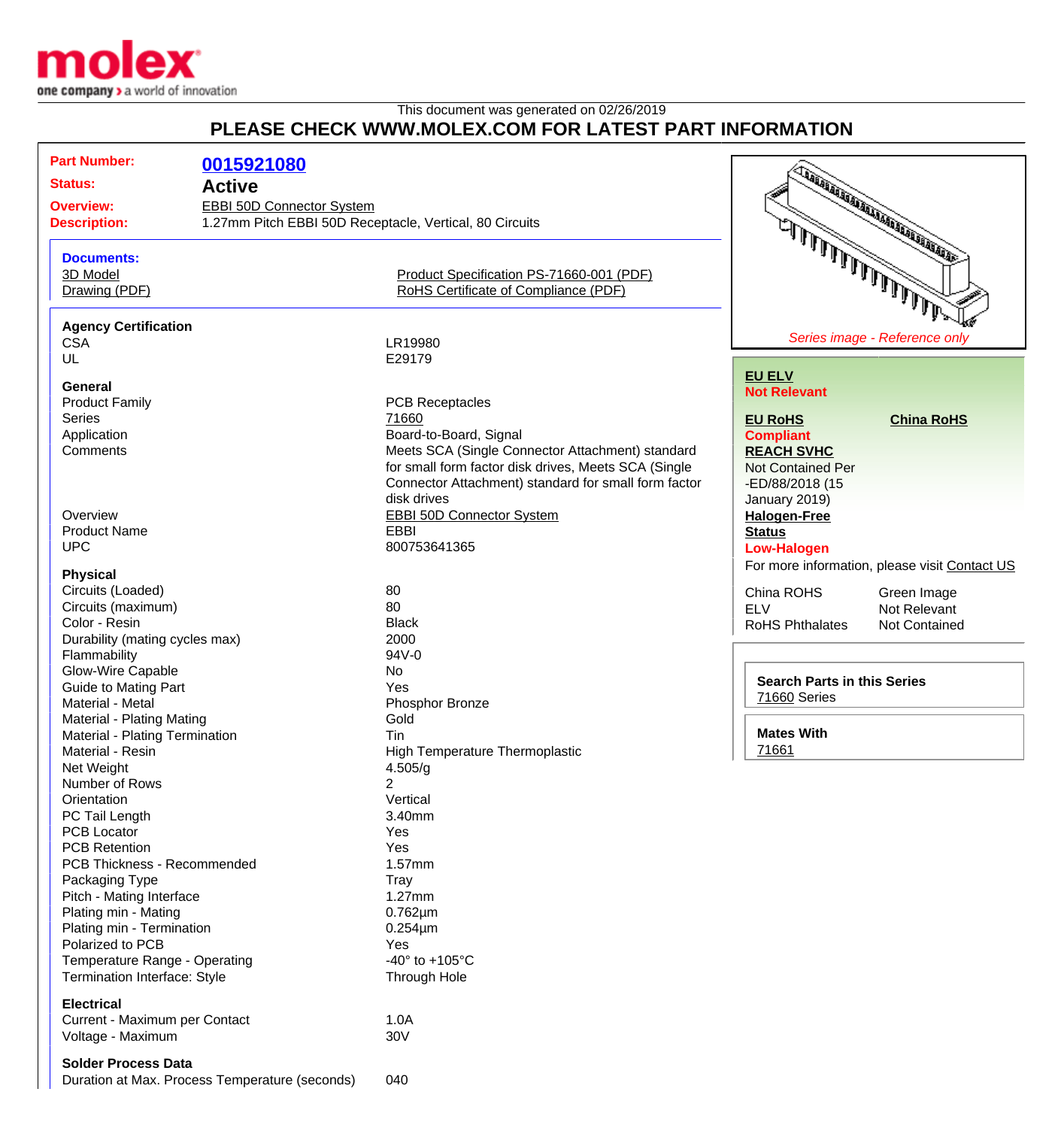Lead-freeProcess Capability Network SMC&WAVE Max. Cycles at Max. Process Temperature  $003$ Process Temperature max. C 260

**Material Info** Engineering Number A-71660-1080

**Reference - Drawing Numbers** Product Specification<br>
Sales Drawing<br>
SDA-71660-1X<br>
PS-71660-1X

SDA-71660-1XXX, SDA-71660-1XXXX

This document was generated on 02/26/2019 **PLEASE CHECK WWW.MOLEX.COM FOR LATEST PART INFORMATION**